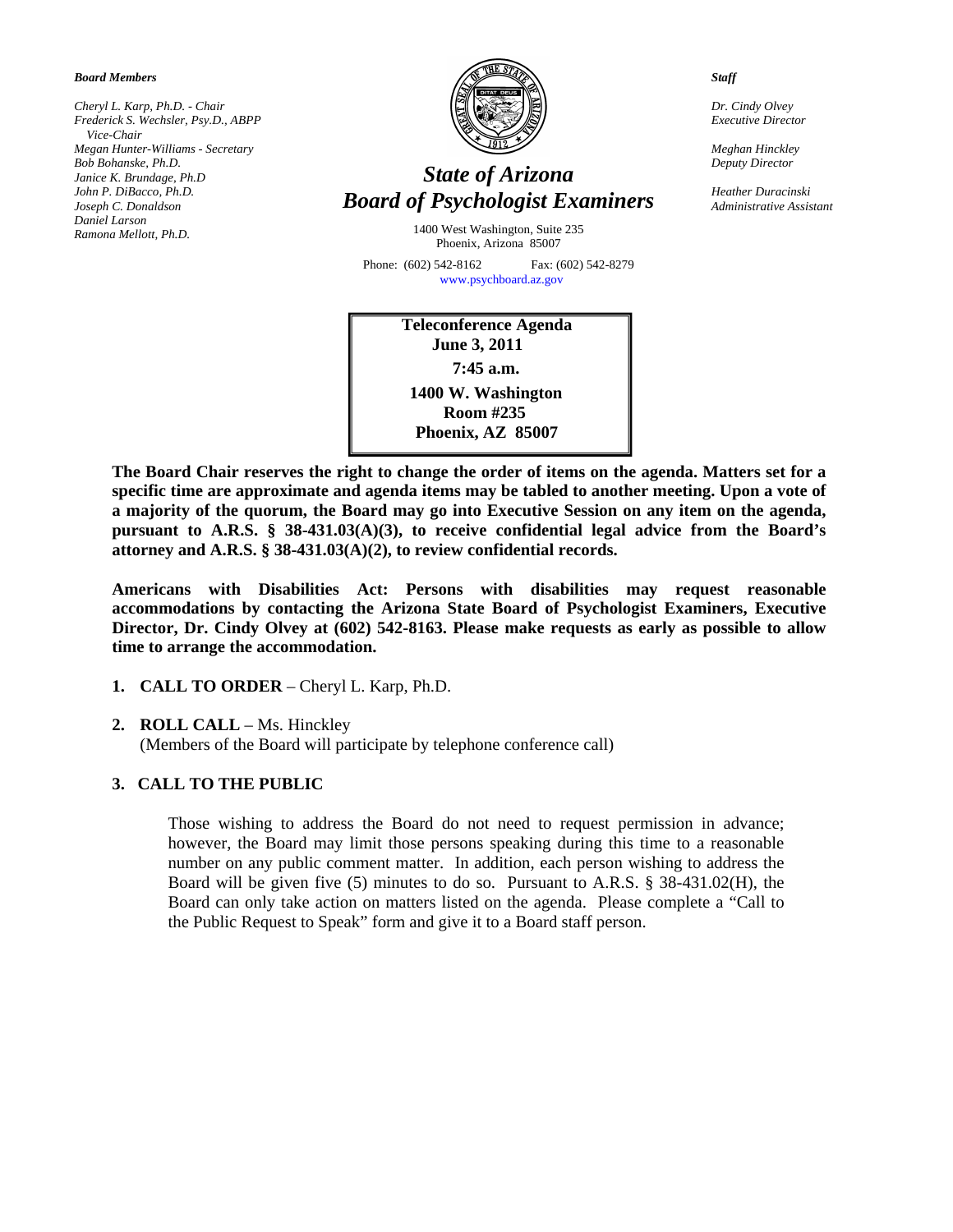#### **4) CONSENT AGENDA - DISCUSSION, CONSIDERATION, AND POSSIBLE ACTION**

Any item under consent may be removed for independent discussion and action by a Board member.

## **a. DISCUSSION, CONSIDERATION, DECISION REGARDING PSYCHOLOGIST APPLICATIONS**

#### **REQUESTING APPROVAL OF EXAM & LICENSURE**

 Carol L. Jernigan, Psy.D. Ricardo Mendivil, Psy.D. Cindy Tuttle Rollins, Psy.D. Kavitha Perumparaichallai, Ph.D. Leonard Sarff, Ph.D. Janice R. Sammons, Ph.D. Christine A. Seeberger Sparacino, Psy.D. Joseph Ziebell, Psy.D.

**REQUESTING APPROVAL OF LICENSURE BY WAIVER**

Francisco Gomez, Ph.D.

**REQUESTING APPROVAL OF SUPERVISED PROFESSIONAL PSYCHOLOGY EXPERIENCE & LICENSURE UPON PASSING SCORE ON EPPP** Ashley Franklin, Psy.D.

Shweta Sharma, Psy.D.

## **b. DISCUSSION, CONSIDERATION, DECISION REGARDING BEHAVIOR ANALYST APPLICATIONS**

 **REQUESTING LICENSURE BY EXPERIENCE** Amberlyn Frey, M.A., BCBA

 **REQUESTING LICENSURE BY CERTIFICATION** Sarah Haws, M.S., BCBA

# **c. DISCUSSION, CONSIDERATION, DECISION REGARDING LICENSE REACTIVATION REQUESTS**

- a. Camille Clemens-Clayton, Ph.D. b. Kathleen Petersen, Ph.D.
- **5. DISCUSSION, CONSIDERATION, AND POSSIBLE ACTION RELATING TO JUDGE MIHALSKY'S RECOMMENDED DECISION IN CASE NO. 11F-1035SYA-PSY REGARDING JEAN HODGSON, Ed.D. AND CONSIDERATION AND ACTION CONCERNING THE RECOMMENDED FINDINGS OF FACT, CONCLUSIONS OF LAW AND RECOMMENDED ORDER INCLUDING THE POSSIBLE IMPOSITION OF DISCIPLINE AGAINST DR. HODGSON'S LICENSE** – Dr. Olvey
- **6. DISCUSSION, CONSIDERATION, AND POSSIBLE ACTION REGARDING THOSE APPLICANTS WHO PROVIDED ADDITIONAL BACKGROUND INFORMATION WITH THE 2011-2013 RENEWAL APPLICATION –** Ms. Hinckley